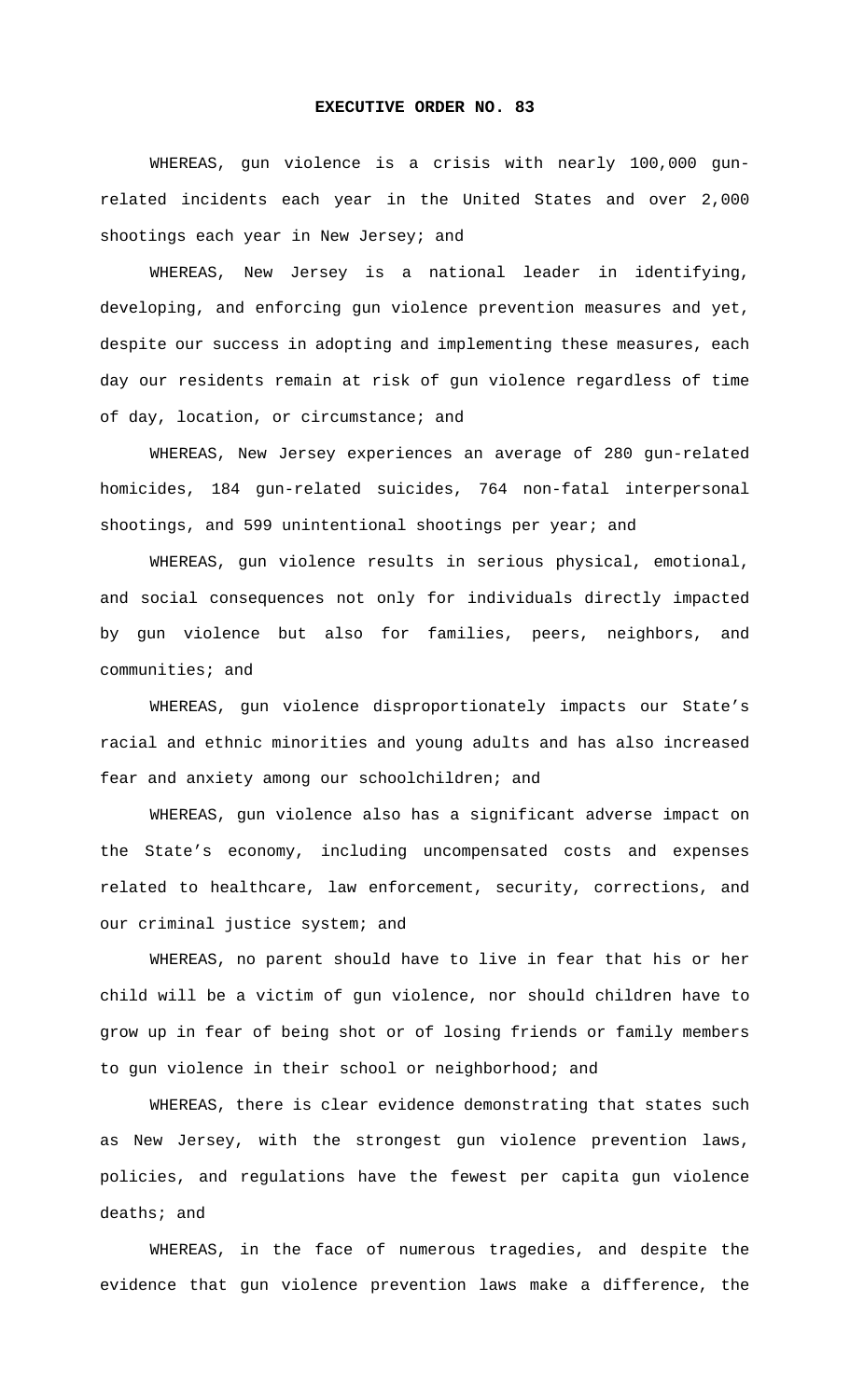federal government has repeatedly failed to act and has been unwilling to pass commonsense legislation to curb gun violence; and

WHEREAS, because of inherent limitations that states face when confronting the gun violence crisis without support from the federal government, it is imperative to identify initiatives outside of the legislative arena that can be immediately adopted to address the impact of gun violence in New Jersey; and

WHEREAS, firearms dealers and manufacturers have the ability to help law enforcement prevent gun crime and gun violence by creating policies to prevent, detect, and screen for straw purchasers or firearm traffickers; to prevent sales to prohibited individuals; to protect against the theft of firearms and ammunition; to train vendor employees and have reasonable employment policies designed to ensure maximum compliance with the law; to assist law enforcement in the investigation and prevention of criminal access to guns; and to promote public safety; and

WHEREAS, taxpayers are the top purchasers of firearms, and State and local governments can use their procurement power to encourage reforms by firearms dealers and manufacturers on which they rely; and

WHEREAS, New Jersey is a leader on firearm safety measures, and can become a leader in using its procurement power to require firearms dealers and manufacturers on which it relies to take their own measures to promote public safety; and

WHEREAS, New Jersey cannot tackle gun violence alone and can maximize its efforts to hold the gun industry, and institutions that finance the industry, accountable for their practices by working with like-minded states to effectuate change and promote better public safety in the industry;

NOW, THEREFORE, I, PHILIP D. MURPHY, Governor of the State of New Jersey, by virtue of the authority vested in me by the Constitution and by the Statutes of this State, do hereby ORDER and DIRECT:

2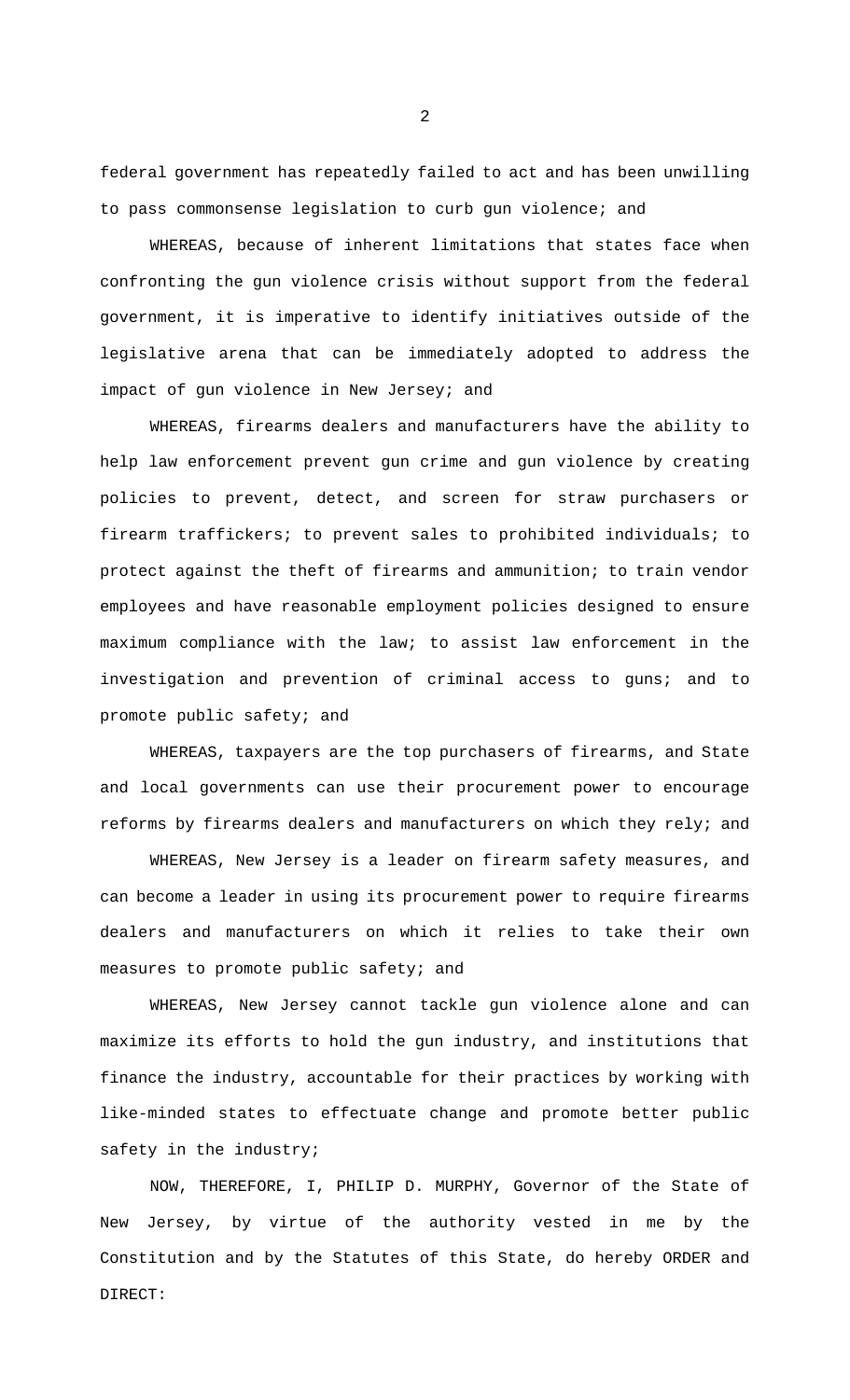1. The scourge of gun violence in New Jersey necessitates an examination of whether State vendors that are manufacturers or retail dealers of firearms adhere to public safety principles relating to firearms.

2. For purposes of this Order, adherence to "public safety principles related to firearms" shall include but not be limited to mean:

a. For retail dealers of firearms, that such dealers have policies to prevent, detect, and screen for the transfer of firearms to straw purchasers or firearm traffickers; to prevent sales to prohibited individuals; to protect against the theft of firearms and ammunition; to train vendor employees and have reasonable employment policies designed to ensure maximum compliance with the law; to assist law enforcement in the investigation and prevention of criminal access to guns; and to promote public safety.

b. For manufacturers of firearms, that such manufacturers have standards for retail dealers authorized to sell the company's firearms that induce those dealers to adopt policies to prevent, detect, and screen for the transfer of firearms to straw purchasers or firearm traffickers; to prevent sales to prohibited individuals; to protect against the theft of firearms and ammunition; to train vendor employees and have reasonable employment policies designed to ensure maximum compliance with the law; to assist law enforcement in the investigation and prevention of criminal access to guns; and to promote public safety.

3. The Division of Purchase and Property ("DPP") is directed to issue a request, within 30 days, to all retail dealers or manufacturers of firearms that currently sell ammunition and/or firearms to the State to ascertain whether vendor practices, where applicable, adhere to the applicable public safety principles related to firearms listed above.

3